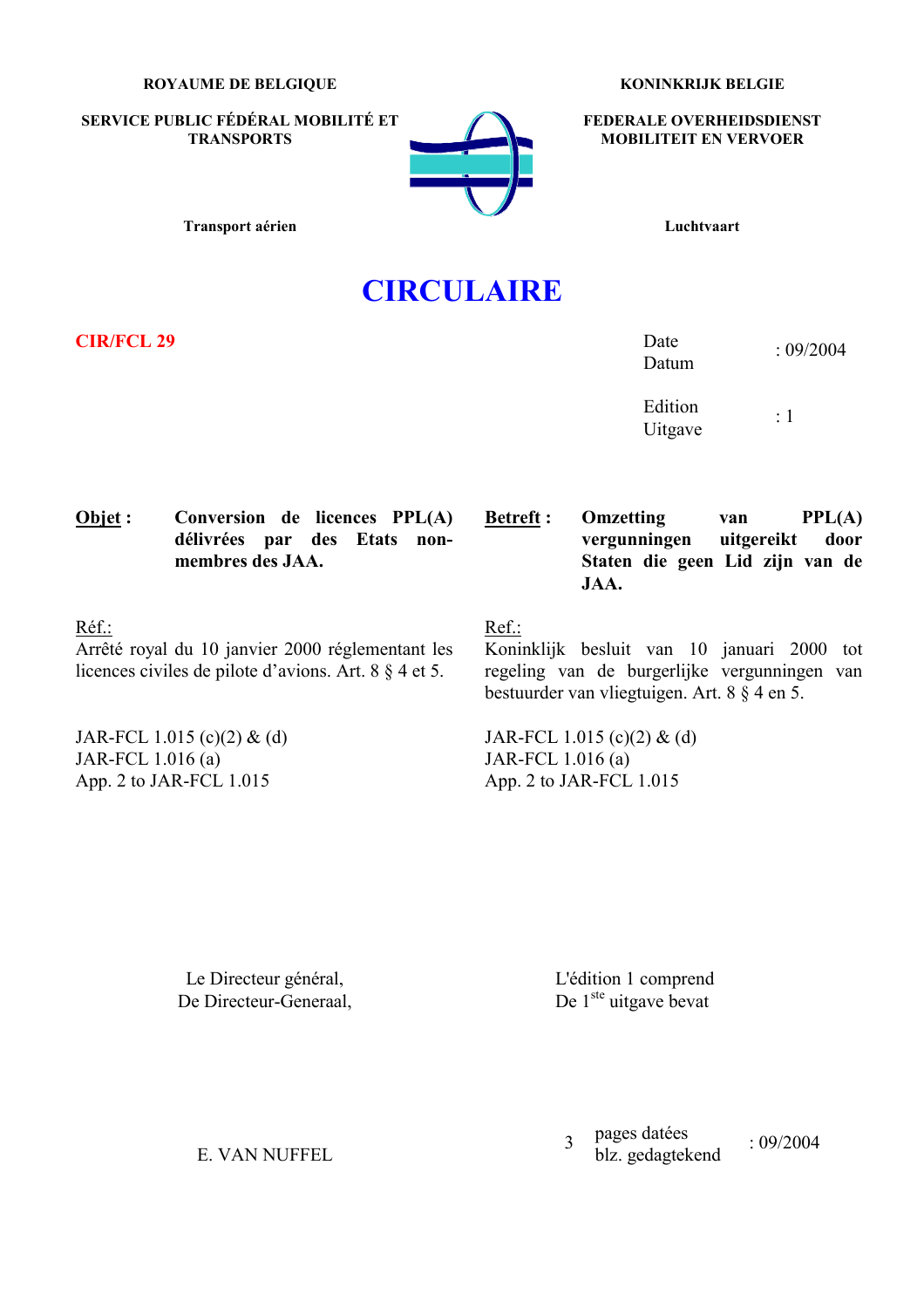## **INTENTIONALLY LEFT BLANK**